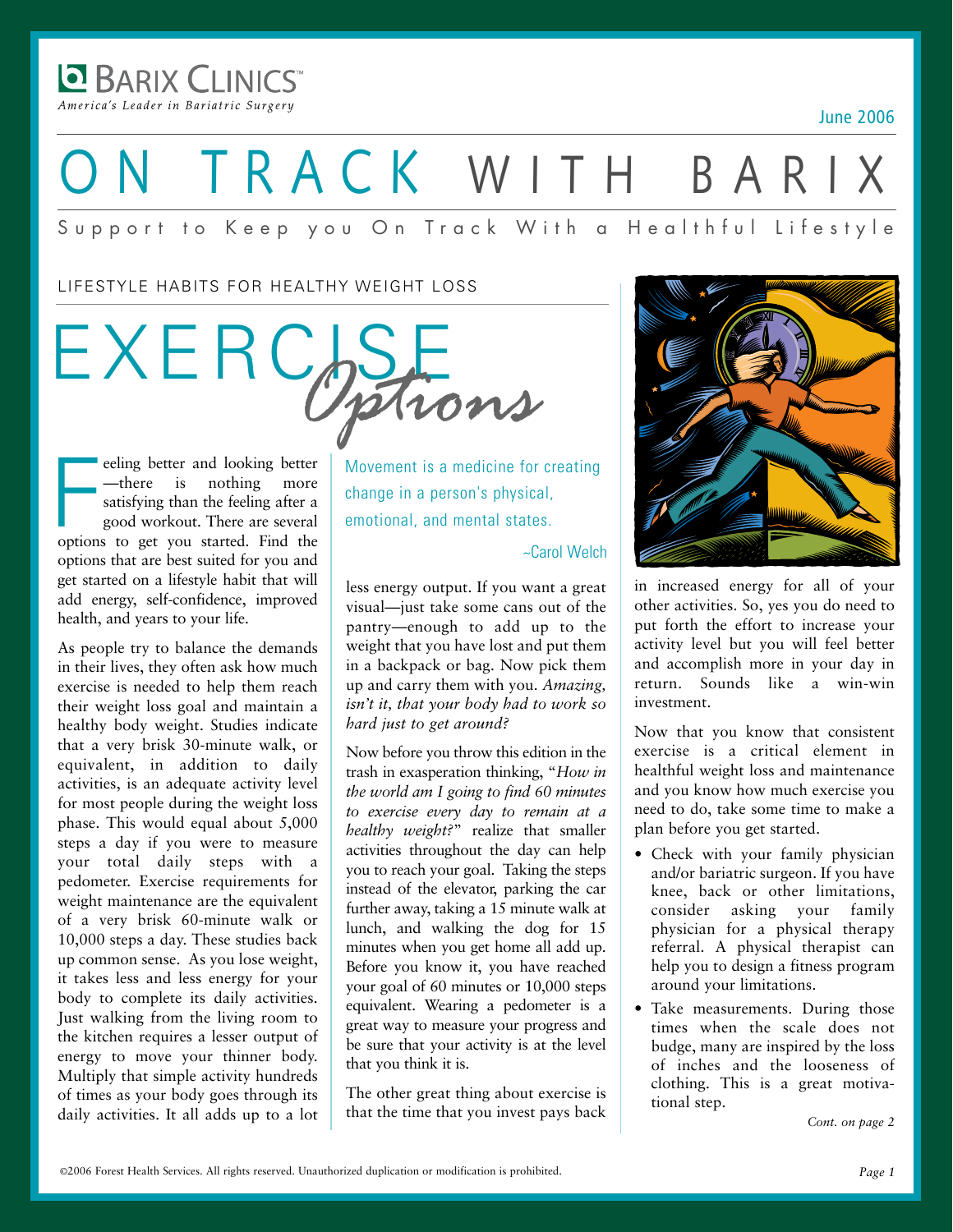*Exercise Options,* cont. from page 1

- Think about the biggest obstacles in your way to consistent exercise. Make a list of ways to overcome them.
- Decide on time of day for exercise (morning, lunch, after work or evening) and schedule it.
- Reduce the amount of time that you spend watching TV. Not only is TV a time and energy zapper, it also encourages snacking and the advertisements bombard you with food, food and more food.
- Decide on an exercise routine. It should include cardiovascular, strength training, and flexibility. Think about a variety of fun activities.
- Get your clothing, exercise shoes, water bottles, pedometer, exercise videos, treadmill, hand weights, club membership or anything else you will need lined up.
- Involve your friends and family to either cheer you on or join you. Your children can benefit from time with you, your modeling of a healthy activity level and the benefits of increased activity to their bodies—so try to find a type of exercise that includes them.
- Commit to daily exercise. Schedule it into your day and make it a priority. A workout journal will help you to track your progress and keep you motivated.
- Make a list of rewards for each accomplishment, each day, or each week (non-food rewards) for a job well done.
- Set goals which are measurable and focus on behaviors rather than results. Set short-term weekly goals such as walking 7,000 steps each day this week and increasing by 25% next week.

Walking is the best possible exercise. Habituate yourself to walk very far.

~Thomas Jefferson

## HEALTH BENEFITS OF YOUR WORKOUT

**FR** ocus on the feelings of confidence, improved energy, accomplishment, and mood enhancements that occur after a ocus on the feelings of confidence, improved energy, accomplishment, and mood workout.

A well-rounded exercise program should include aerobic activity, strength training and flexibility. Make a list of all of the options that you have available to you and that you are physically able to do. Getting a good variety of fun activities is a great motivating factor. *Here are some ideas to get you started.*

- *Walking* is a low cost, safe fitness activity that almost everyone can do. A brisk, purposeful walk can help you to meet your weight and fitness goals. Outdoor walking has the added benefit of allowing you to get out and enjoy nature. An alternate walking spot needs to be found for icy, rainy or very muggy days. Malls, schools, office buildings, treadmills and fitness centers can all provide climate controlled walking environments.
- *Exercise videos* are a great way to have your own trainer, get the motivation of a class, and have a variety of different routines for a very reasonable price in the comfort of

your home. Weigh2Win is an exercise video developed by a bariatric patient for bariatric patients. *It has three different intensity levels.* 

*Level 1* was designed with larger exercisers in mind. The entire workout is performed in a chair! *Level 2* was designed for the rapid weight loss phase following surgery. It has easy-to-follow moves to burn fat, generate muscle and build selfconfidence. *Level 3* was designed for those who are in the weight maintenance phase. It is a powerful workout using weights to build muscle and improve body composition. What a great product!

• *Home aerobic equipment* has a built-in convenience factor. Make sure to purchase quality equipment that will work the way you expect and last. Stationary bikes are often good for those with knee or feet problems because you do not have to support your weight while pedaling away. Treadmills are a favorite. Also consider elliptical trainers, ski machines or other equipment. Try out the equipment prior to purchase if possible to make sure that it is a good fit with your abilities.



- *Dancing* is a fun way to meet your exercise goals. You can dance at home to your favorite tunes, go out to a dance club or take dancing classes.
- *Bike riding* isn't reserved for kids or athletes. Remember the freedom of the wind in your hair, the struggle to make it up the big hill and the thrill of going down the other side? What a great way to get fit with your kids, with a buddy or on your own.

*Cont. on page 3*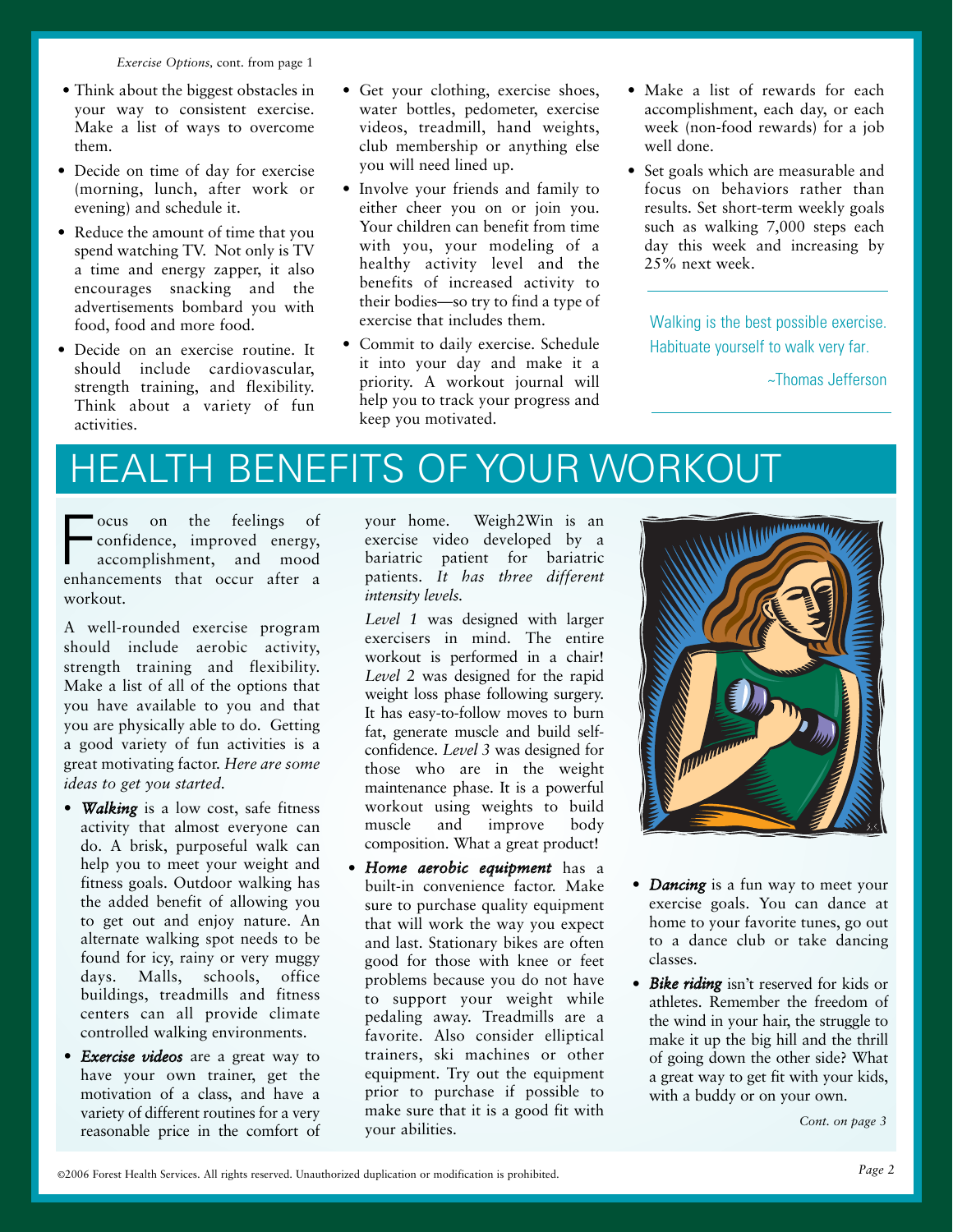*Health Benefits,* cont. from page 2

- *Yard work* is exercise with a purpose. To enhance your workout, use a push mower instead of the riding one or combine walking and stretching with planting and weeding.
- *Swimming or water aerobics* are perfect exercises for those with almost any type of physical limitation. With the buoyancy of the water, your body can feel free to move. The added resistance of

the water makes the exercise effective.

• *Strength training* uses resistance methods like free weights, weight machines, and resistance bands to build muscle and strength. Strength training was once reserved solely for competitive athletes and bodybuilders, but the benefits to strength training for the average person should not be underestimated. The Centers for Disease Control and Prevention note that there are numerous benefits to strength training regularly. It is now recognized as an essential part of any fitness program. Strength training can be done easily in a home gym, at a fitness center, a community center or school. You do not need to have the big machines to reach your fitness goals; hand weights can be quite effective.

**SUBSCRIBE to On Track With Barix, at:**

www.barixclnicsstore.com/ newsletter.html

•*Circuit training* combines aerobic exercise with strength training for an effective use of time. If you are in a time crunch, consider circuit training three days a week combined with a form of aerobic activity on the other days.

• *Yoga* can help you to build strength, improve flexibility, increase balance and decrease stress.

It moves at a slower pace than many other types of exercise, but don't let that fool you. Your body will know that it had a good workout. Try taking a class to get started because proper form takes practice and guidance from a skilled instructor. Yoga can leave you feeling calm, yet energized. What a great way to face the world.

• *Kickboxing, marital arts, rollerblading, ice skating, basketball, running, cross country skiing, downhill skiing, trampoline jumping, and golfing* are all great ways to get fit and have fun at the same time. Don't limit yourself. Try new activities and find out how much fun they can be.



NUTRITION INFORMATION PER SERVING: 193 calories; 7 grams protein; 4 grams fat; 28 grams carbohydrates; and 325 mg sodium.

#### Black Bean Salsa Dip

Submitted by Nancy B.

- 1 15 oz can black beans, drained and rinsed
- 1 15 oz can pinto beans, drained and rinsed
- 1 can yellow corn, drained and rinsed 1 can white corn, drained and rinsed
- 4 green onions, chopped
- 1 each red or orange bell pepper, chopped
- 1 can black olives, sliced
- 1 clove garlic, pressed

1 tablespoon lime juice ½ cup salsa 16 oz cream cheese, fat free, softened ¾ cup Miracle Whip®, fat free 4 tablespoons taco seasoning 1 cup shredded Cheddar cheese 1 bag tortilla chips

Mix beans, corn, onion, pepper and olives in a large bowl. Mix together the garlic, lime juice and salsa and add to the bean mixture. Mix well and refrigerate for six hours or more. Mix together cream cheese, Miracle Whip and taco seasoning. Spread over the bottom of a 13 x 9 platter and refrigerate. When ready to serve, spread the bean mixture on top of the cream cheese mixture, top with shredded cheese and serve with tortilla chips. Makes 16 servings.

NUTRITION INFORMATION PER SERVING: 300 calories; 39 grams carbohydrate; 13 grams protein; 10 grams fat; 837 mg sodium.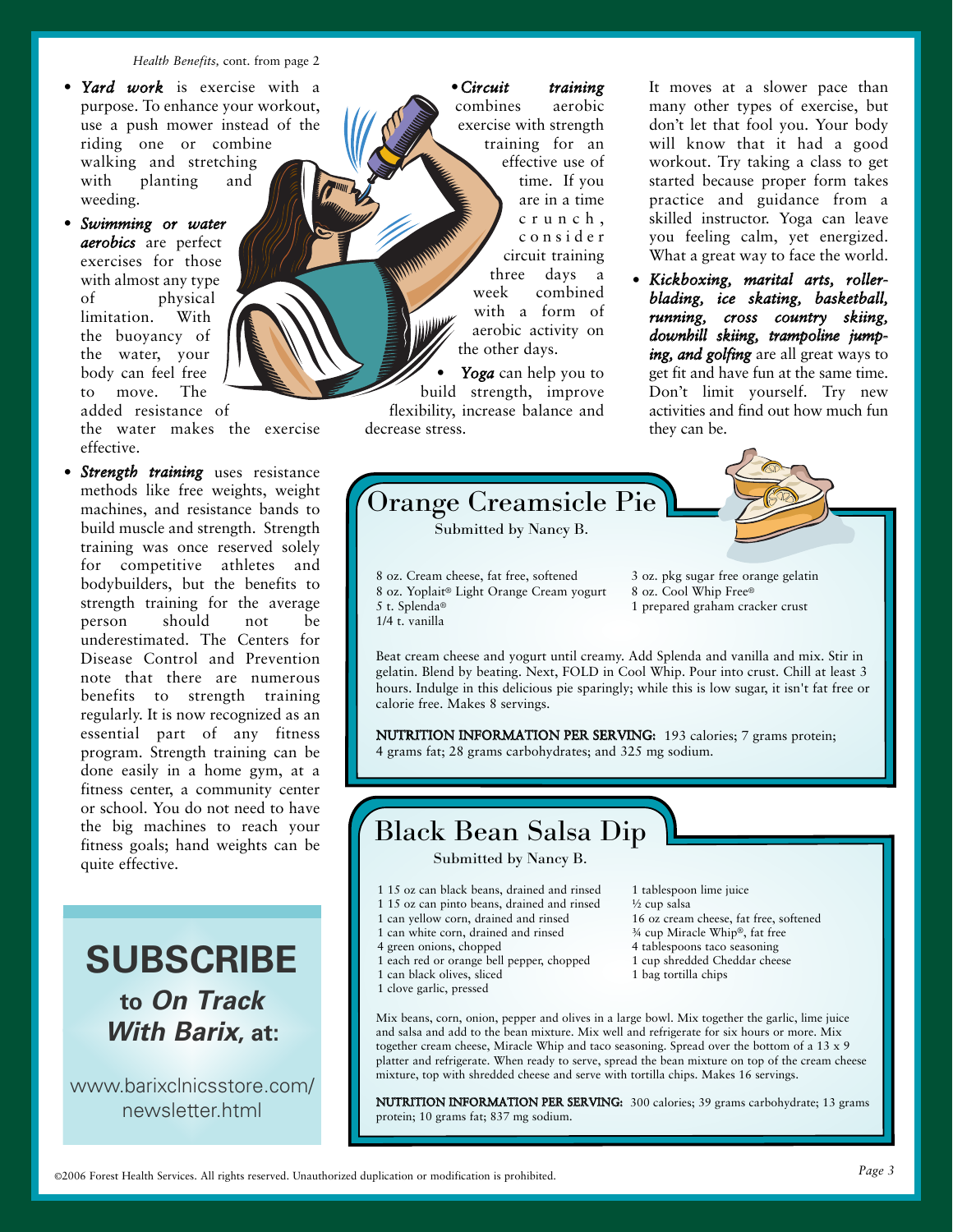## PLANNING for SURGERY

pproaching your family<br>physician about bariatric<br>say. You may not know what to<br>say. You may not know how they physician about bariatric surgery can be a bit scary. You may not know what to will respond. You may be afraid that you have made the decision that bariatric surgery is right for you and you do not want your doctor to prevent you from having it done. These postings on the Barix Clinics Store message board show how uncomfortable this situation can be for some people.

#### **ORIGINAL POSTING:**

*The only thing that might hold me up is my Doctor—she does not believe in it. When I dropped off my paper work to her Fri., her nurse was on the phone calling me as soon as I got home. She told me my Doctor has to see me, I said, OK—I thought you had to give me a copy of my records. The nurse said 'yes, but we can take up to 30 days before they have to send them to me'. I told her, I have no problem coming into see my Doctor. I am very nervous of what my Doc will say, and what I might say to her, to get her to give me her blessings. Of course, she might weigh 125; I don't think she understands at all. I do have several health problems, that would more than likely disappear, with in 6 months or less after the surgery. Any information you can give me on my up coming appointment with my Doc. I would greatly appreciate!!!! Thank You.*

#### **RESPONSES:**

*"Sorry to hear you are having difficulties with your doctor. Does Barix require your personal doctor's approval in order to have the surgery? I did not. I mentioned Lap-Band surgery to my primary care physician when I first started considering it (February)…she was supportive. I kept her in the loop before the surgery…had her office do my required EKG…and met with her regarding my medication dosages the week before my surgery. I have an* *appointment with her today to review how my blood sugars have been one week after surgery. I'm confident she'll be as pleased as I am."*

*"Just a note on the PCP. When I went to mine six years ago he really didn't know much about gastric bypass. Here I was sitting in the exam room at 311 lbs and diabetic with high blood pressure and depression. I just flat out told him I WAS going to do this and that was it. He said "Well, I am very concerned over the complication you might have and such, but I see there is no talking you out of it". I said, "Yes, no one will talk me out of doing this as I am dying everyday that passes anyway!" So, we made a deal that he would do all my blood work and then send it over to Barix and we have done that for the whole time. He is so happy and pleased for me now!!!!! I didn't need his approval for my insurance to pay. I was approved in less than 2 weeks. I was so lucky compared to a lot of you out there. Good luck to all who are waiting and don't lose hope. Keep up the great work to those of you have had this wonderful, life saving surgery…We are all so lucky to have the support of Barix!!!!!!!!"*

*"Don't worry about what your PCP will think, most likely she will be supportive. I was scared to death to talk to mine about it, but when I told him that I had had a consult he said, "That's great, if you need me to write up anything for you let me know." Most informed doctors know that this is a great opportunity for us to improve our health. Good luck!"*

*Share the experience* that you had in talking with your primary care physician for the first time about bariatric surgery and then how they later responded after your surgery. You can post your experience and view what others have to say on the<br> **Tune** Connections Poll at Connections Poll at www.barixclinicsstore.com.

Your experience may help reduce someone else's anxiety and give them some tips on ways to communicate better with their doctor about this important decision.

Your physician can request a physician's package that describes Barix Clinics services at http://www.barixclinics.com /physician\_info/index.jsp or by calling 888-797-8400.

## **WHAT'S NEW?**



The new exercise DVD Weigh 2 Win, inspired by a bariatric patient, Seth Margolies with fitness experts Gillian Clark and Teigh Gilson and a cast of 9

bariatric patients is a great tool for people of all sizes and fitness levels to work towards their personal fitness goals. It has three 20 minute workouts designed to fit every body.

Seth understands the challenges facing bariatric surgery patients. He weighed 406 pounds prior to surgery and worked hard to reach his fitness goal of running in the New York City Marathon. He used real bariatric surgery patients in the video to inspire others. Seth would like to make people understand that they received a gift when they had this surgery, but they are partners in it and need to take responsibility for their results.

The new DVD is available at www.barixclinicsstore.com at a fantastic introductory rate. A free exercise band is also included. Try this great DVD and get on the road to loving exercise and what it can do for you.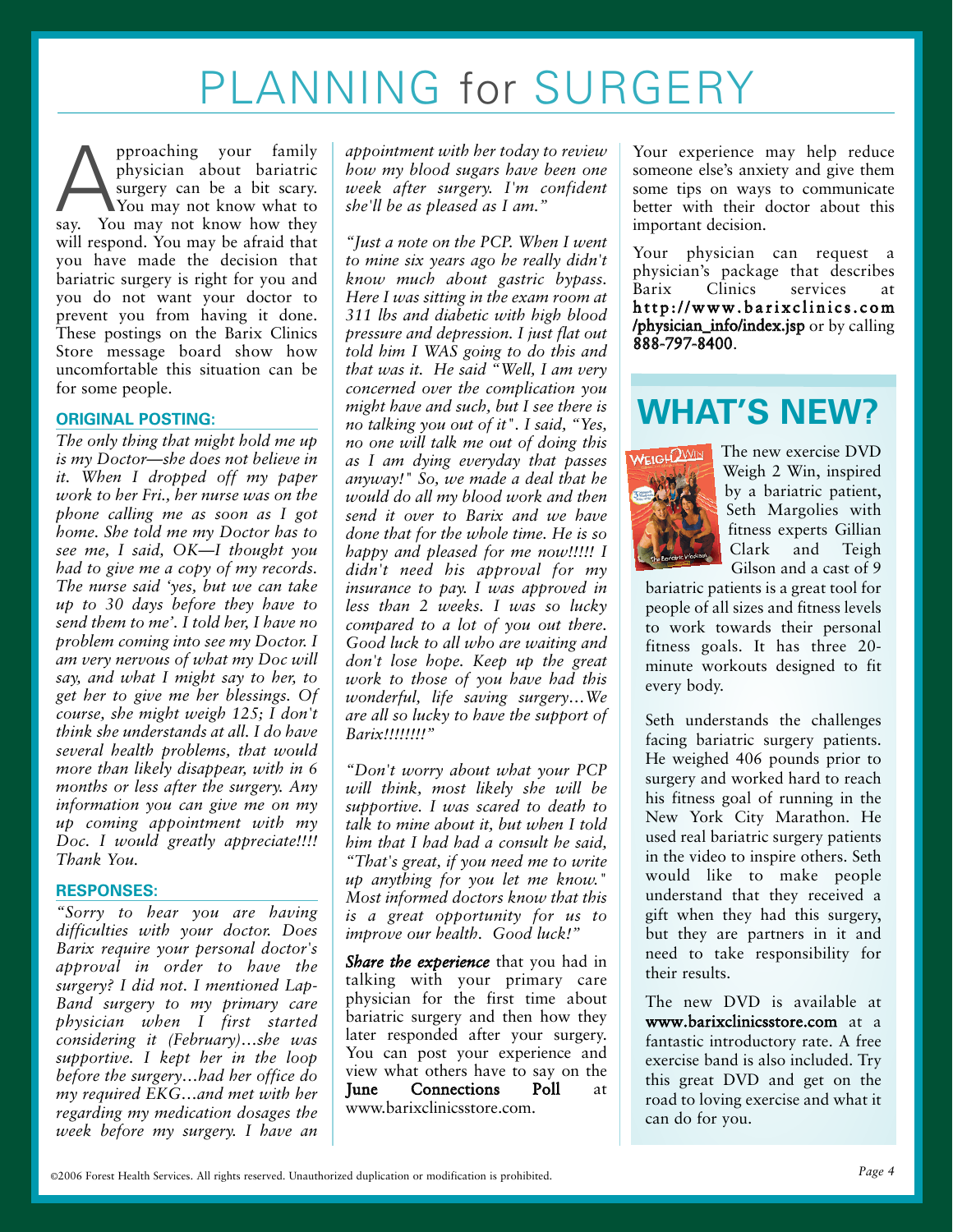# **IT WORKED REWARD FOR ME**

I am a big believer in planning out my food on my workdays. However, sometimes when it comes time to have a snack, what I've packed doesn't interest me then like it did the night before when packing — so I would just end up skipping the snack! For the last eight weeks I've tried something that is really working for me.

I am packing my food still but I pack 3–4 different snacky things so that when snack time rolls around I have a healthy variety to select from. I know that I can only have one item but having the variety has really helped and I don't end up skipping snacks and then eating more at dinner.

I am finding that my evening dinner is back down to the proper portion size. I also am feeling more "even" as I am again eating 5–6 times a day. I shared this at last Support Group and last week I got a call from one of the gals who thanked me as she started doing this and now doesn't feel tempted to go to the vending machines at work!

*—Submitted by Nancy B.*

# YOURSELF!

This month, you could earn a \$25 GIFT CERTIFICATE for your "It Worked for Me" tips or recipes! Just submit as many recipes and "It Worked for Me" tips as you like, the most original and creative will be awarded a \$25.00 gift certificate. Include your name and contact info with your entry—make sure your recipes follow Barix nutritional guidelines. Tips must be submitted by June 30, 2006. This month, thanks to Nancy B. for the tips and recipes. Please send comments, ideas, recipes, and "It Worked for Me" tips to Deb Hart, RD, LD at dhart@foresthealth.com.

## **OTHERS CARE. PLEASE SHARE.**

Please tell us about the lives that have changed because you shared your weight-loss story. Submit your story to http://www.barixclinicsstore.com/id190. html. What you have to say may be printed in this publication or on our website and can serve as inspiration to all.



### **RECONSTRUCTIVE SURGERY**

**To receive a free reconstructive surgery guide, call 8002820066 or send us an email at rc@barixclinics.com with your name and contact information.**

Our reconstructive surgery program is currently performed at all our centers in Michigan, Ohio, Illinois, Pennsylvania, and Arizona. Call us today for more information!

"I believe life is constantly testing us for our level of commitment, and life's greatest rewards are reserved for those who demonstrate a never-ending commitment to act until they achieve. As simplistic as this may sound, it is still the common denominator separating those who live their dreams from those who live in regret."

~Anthony Robbins



#### **REQUEST A FREE BROCHURE FOR YOU OR A FRIEND at 8002820066, or www.barixinfo.com**

©2006 Forest Health Services, LLC. Barix, Barix Clinics, and the Barix Clinics logo are trademarks of Forest Health Services, LLC. All other trademarks and registered trademarks are the property of their respective owners. Forest Health Services, LLC does not necessarily endorse the content of any external websites referenced in this publication.

©2006 Forest Health Services. All rights reserved. Unauthorized duplication or modification is prohibited.

## **QUESTIONS?**

**ABOUT FINANCING YOUR SURGERY…**

Call a Barix Patient Service Representative at 800-282-0066.